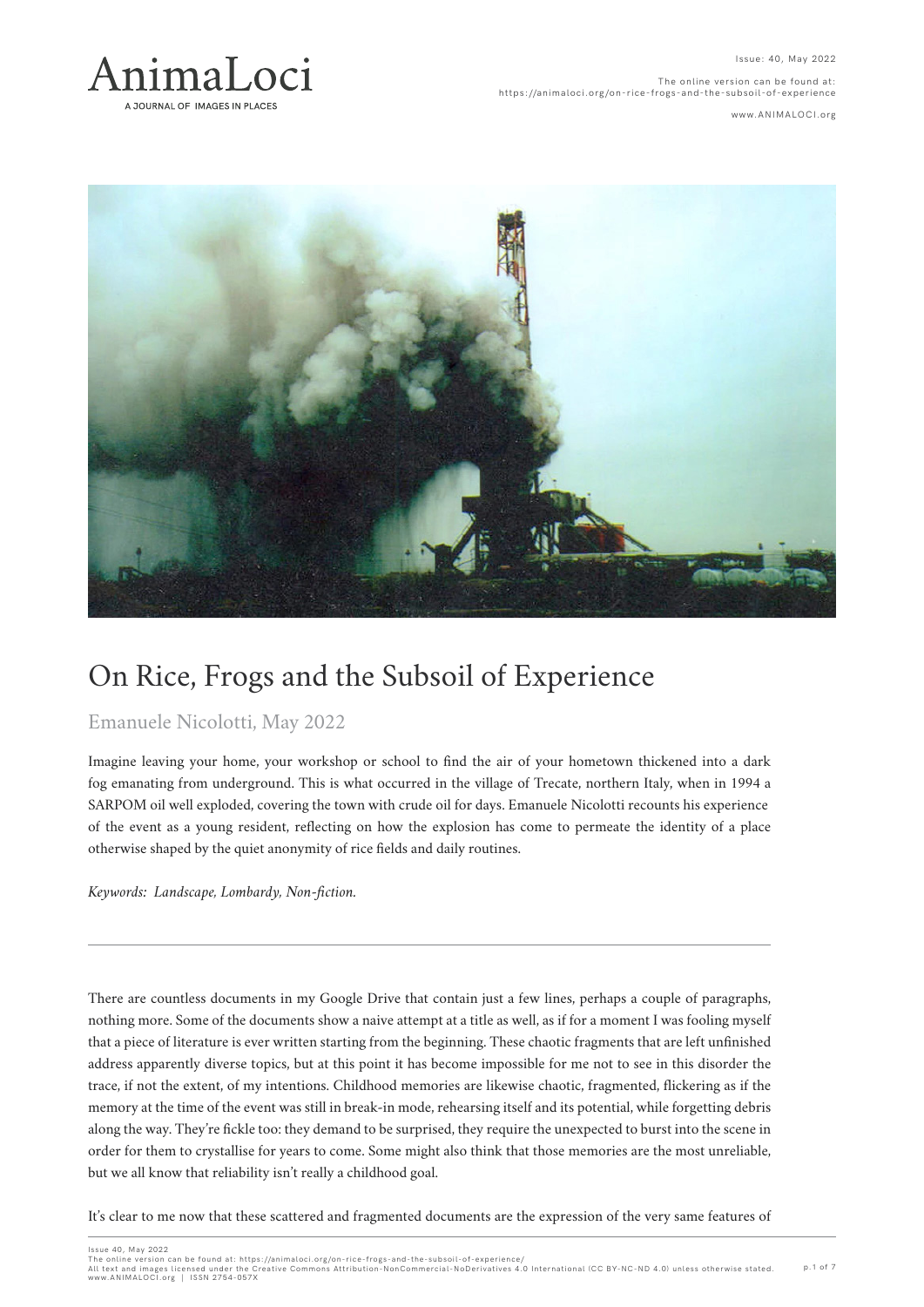

my memory as a child: disorder and unreliability. And somehow, now they all seem to converge by affinity into a more vast topic, which happens to be a place: my hometown. To be clear, by hometown I mean a place of the mind rather than a mere geographical location. As a matter of fact, all the geography you'll get from this is a vague point on the map – a map that if you're not familiar with, it wouldn't be a problem anyway. I'm talking about an area that lies in the North of Italy, at the border between the regions of Piedmont and Lombardy, with everything which that implies: high humidity all year around and vast rice fields that, from the peripheries, dominate the countryside; sultriness and fleets of mosquitoes during the summer; smelly bugs hiding in your trousers; and thick fog banks that appear out of nowhere, surprising you when driving home during the colder months.

When you think of my hometown, you should picture enough housing to host roughly twenty thousand people; grey paved roads with dark patches of newer asphalt that most likely end up in an odd roundabout; gloomy coffee places selling croissants from the day before; shops exhibiting tacky or out of fashion articles of clothing; teenagers speeding on their scooters in narrow streets (but where are they speeding to?); train rails overgrown with weeds and rubbish; and the parish church bell tolling every hour. This is my birthplace, Trecate, in the province of Novara,



where I spent the first twenty years of my existence; a place that unwittingly offered the backdrop to my earliest memories.

What I want to stress here is that you should not picture the stereotypical Italian town you might have seen in films and tv shows. Here it's hard to find something picturesque or remotely instagrammable. No exposed brickwork, no cattle surprising you at the side of the road, no old lady greeting you, a stranger, with a big smile from her window; no nearby lakes, no breathtaking views, and definitely no postcard-like greenery fading into hilly horizons. As a matter of fact, forget expanses of green or hills: there's none of that in this part of the Po Valley. History too seems

Issue 40, May 2022

The online version can be found at: https://animaloci.org/on-rice-frogs-and-the-subsoil-of-experience/<br>All text and images licensed under the Creative Commons Attribution-NonCommercial-NoDerivatives 4.0 International (CC B Issue 40, may 2022<br>The online version can be found at: https<br>All text and images licensed under the C<br>www.ANIMALOCI.org | ISSN 2754-057X p.2 of 7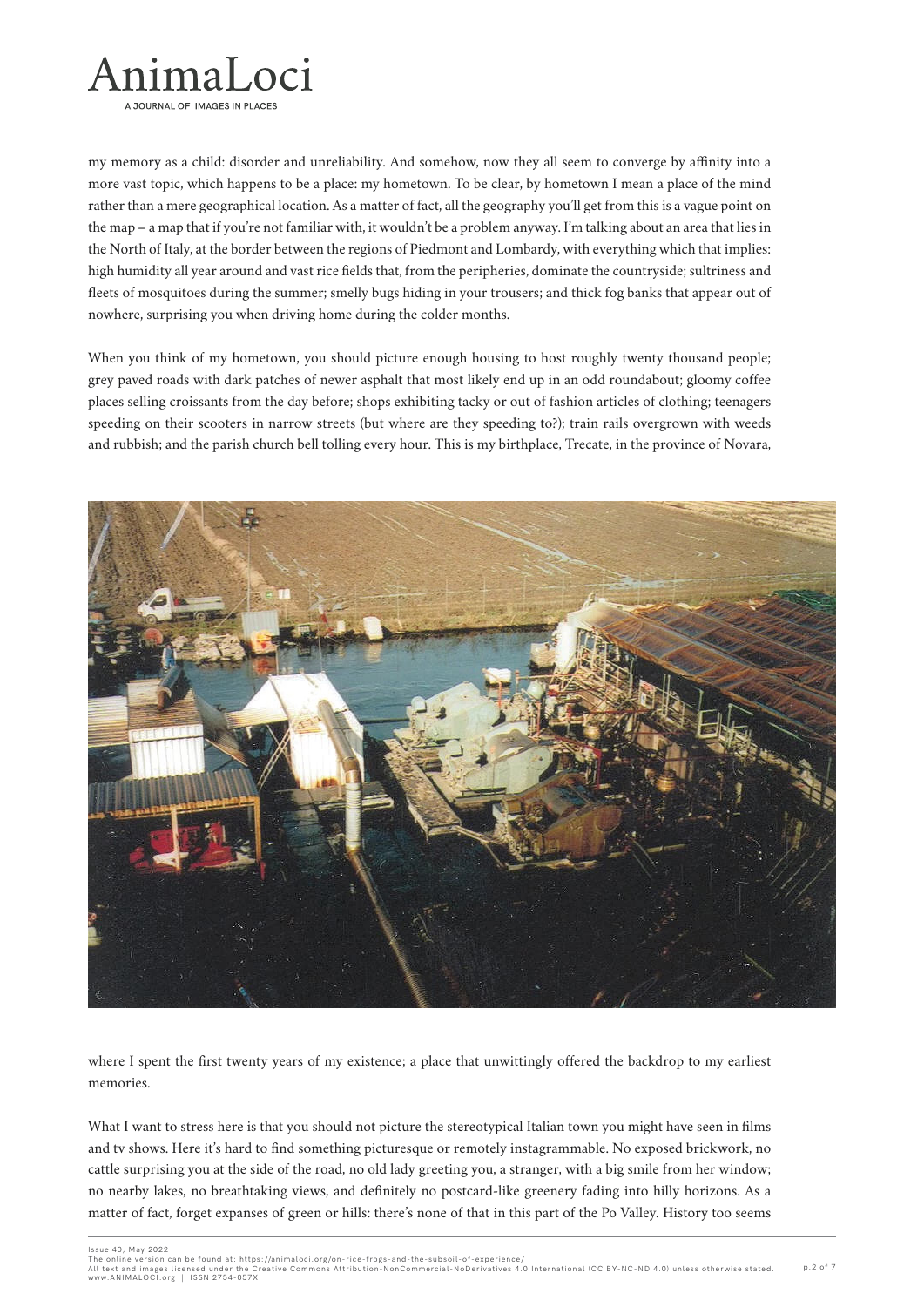

to have skipped this place, as if it deliberately forgot to leave traces, like the usual fortress, a poet's birthplace, some Roman or Mediaeval ruins. Nothing of the sort. Well, actually, the parish church hosts the bones of saints Cassiano and Clemente, but we know that these sorts of relics may have little or nothing to do with history.

The town as it is known today developed around the industrial production of one company, SARPOM, an oil refinery that from the 1950s promoted substantial economic growth that led other chemical and pharmaceutical companies to settle here. The money that these companies brought into the territory – in the case of SARPOM, a staggering 260 million euros over the course of twenty years at the turn of the century – attracted workers not only from the south of the country, but from all over the Mediterranean sea. And much like the sea, they came in waves: during the 60s and 70s mostly from the southern Italian region of Calabria, and between the 80s and 90s generally from Albania. One of the most evident effects of this industrial inclination, besides the pollution levels and contamination of the subsoil that still today leaves many open questions, is the loss of the rural culture, which was the only feeble attempt of history to leave its mark.

With modernity dawning where modernity slumbered, dialect and seasonal traditions were silently devalued, regarded as almost something to be ashamed of. As a kid, I already felt that way when hearing someone speaking the local vernacular or mentioning anything related to rural life. During the time of my dad's generation, my hometown dialect became something you would use sporadically only with family and close friends, mainly because secrets, gossip, and jokes don't work the same way in Italian. The third industrial revolution in my region wiped out everything my dad's generation had known growing up, replacing it with a far-fetched, at times ridiculous, idea of a modern town.

And that's when Trecate dared to dream big, desiring to rise to the status of a city, perhaps taking as an example the biggest one nearby, Milan, with its well-known role in the history of art, architecture and its fashionable approach. Hence the renovation of the town hall and the bell tower with plain, monochrome pastel colour variations of pink, yellow, grey; the installation of bright neon lights in ball-shaped lamps at the side of the streets leading to the main square; security cameras everywhere; and the occasional fancy retractable bollards. Perhaps inevitably, these almost exotic stylistic choices ended up seeming more influenced by the aesthetics of the suburbs of Milan rather than Milan itself, as if Trecate knew it didn't really have the guts, let alone the capacity, to dare fully.

And yet, today as it was back then, I wonder for whom are all these changes and apparent improvements. Because in reality, you don't even go for a stroll if you live there. People drive everywhere, even if most destinations are within walking distance. This says a great deal about how even locals don't particularly like those streets and where they lead to. They prefer to drive so they don't have to deal with the nothingness of the town. Let alone that sometimes this tendency takes a rather racist turn, when you hear people asking – they often ask me, now used to living in a big city and easily walking an average five-point-three kilometres a day, according to my Health app – if I'm sure I want to walk there, because it could be dangerous. So walking as an activity in its own right is frowned upon by the locals, to say the least.

The closest natural escape would be the rice fields in the countryside, but once you get there, you soon realise that that is not a real destination. Rice fields, stripped of their economic and cultural relevance, over the decades have become just a time-filling interlude while commuting between towns. When driving through them on a particularly clear day, you can spot Monte Rosa through the windshield – a glorious mountain massif of the Alps. It is beautiful, but so distant and barely visible that it appears as a mirage, an optical illusion. Unfortunately for Trecate, it's too far away to gain the same significance that mountains usually provide for those towns on their slopes. As a kid, I don't remember seeing it at all when my dad was taking me and my siblings on bike rides in the countryside.

We would bike outside the town to forage all sorts of wild berries from bushes alongside the road. Occasionally, the reason was to catch frogs, by fishing them directly from the rice fields. Catching frogs is one of the rural traditions

Issue 40, May 2022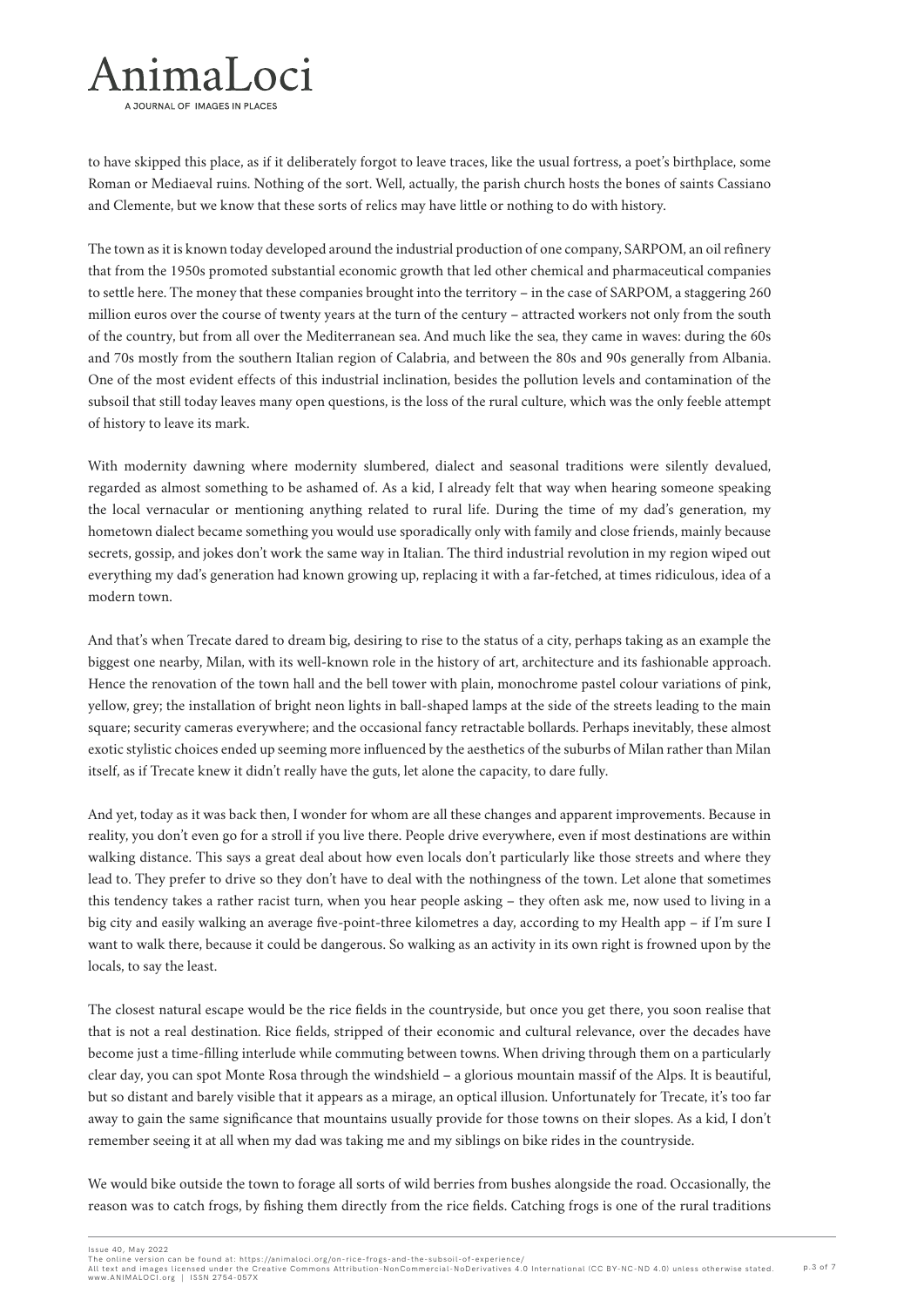

that my town has lost. Though I find it pretty cruel now, I still have good memories about what it came with. It was a momentous moment in the summertime, involving relatives and a bunch of close friends, where everyone had a precise role in what appeared to be a family-building moment. Everything would start with us kids going to the street in the morning with a wet towel to catch flies that we would need as bait. After collecting as many flies as we could, in the afternoon the men and the boys, armed with bamboo canes, fishing lines and a bucket, would head to the rice fields in search of frogs. A flick of your fingers to their head was enough to knock them out and keep them quiet in the bucket during the trip back home. Later on, the women and girls would skin, flour and fry them for dinner. We would prepare a table in the courtyard to host all the invitees, usually around ten people and we would spend that summer evening eating fried frogs and other typical dishes while telling stories and catching up.

Biking in the countryside was probably the only way to escape the greyness and boredom of the town, but I'm not sure it's something people still do. When I visit Trecate today, I don't see many bikes around anymore. People would think you simply can't afford a car, if they were to see you on a bike. But setting aside this unfortunate bias, it's precisely the sweet memory of me and my dad biking in the countryside to catch berries and frogs that triggered me to embark on this account, almost an ethnographic study by heart. I've lived for over twelve years away, away from my town, away from Italy, visiting just once a year for Christmas and always for less than a week. I recently realised that the distance I built over the years has helped me gain the point of view of the outsider, while retaining the knowledge of the local. It's not something everyone has the privilege to experience in life. It's like the dream of the anthropologist, to be able to achieve both perspectives – why waste it, I thought.

I mentioned a chemical company and an event comes to mind, precisely another one of those events that burst into the scene crystallising memories. I was ten years old, attending fifth grade, and one afternoon I was leaving school as usual around 16:30. It was raining and on the way back home I remember noticing that the drops of rain, on my skin as well as on the cars parked right outside the school, seemed kind of oily. As I got home, I found everyone concerned because of something that was happening in the countryside. My mum was on the phone with an uncle who decided right there and then to take my aunt and cousins and go stay at my great-grandmother's place, in an even smaller



Issue 40, May 2022

The online version can be found at: https://animaloci.org/on-rice-frogs-and-the-subsoil-of-experience/<br>All text and images licensed under the Creative Commons Attribution-NonCommercial-NoDerivatives 4.0 International (CC B p.4 of 7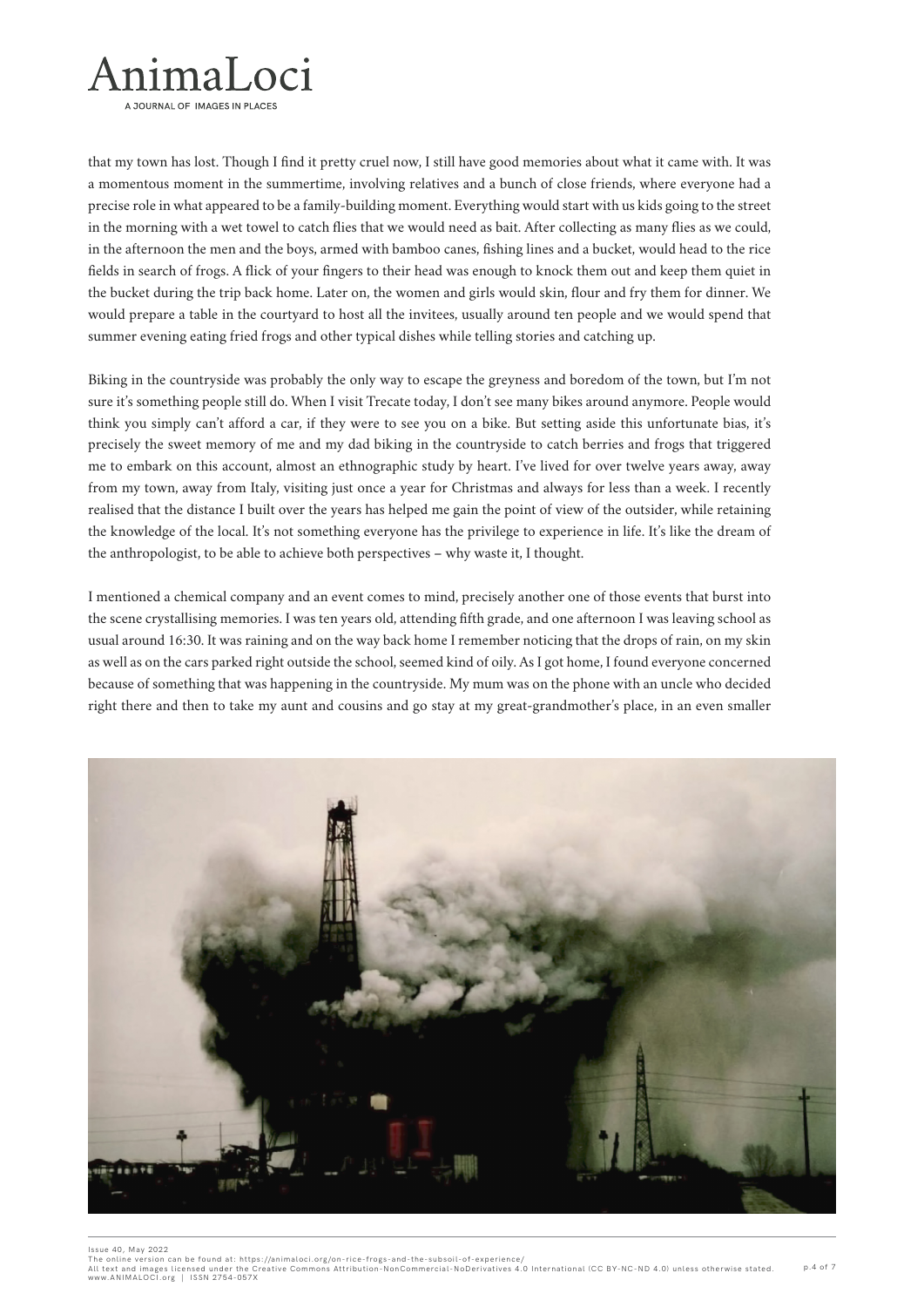

town on lake Como, a couple of hours drive away. My dad was stuck in his car at the border between the two regions while driving back home from work because the police weren't letting anyone in. It took me a while to figure out that what my mum and my older siblings were talking about was an oil well, a couple more years to understand what oil wells are for and how odd it was that we had one just right outside my town on this anonymous piece of land in the north of Italy, and that it had just exploded.

The culprit was *Trecate 24*, and I thought: well, that probably means that it's not the only one; there must be at least twenty-three other oil wells. That seemed a lot, even as a kid. I knew there was an oil refinery, the already mentioned SARPOM, and I knew it existed only because my grandfather used to work there. He joined it after he had sold the family coffee place, long before I was born; the coffee place where my dad also worked as a kid helping his father brew with his little hands, accounts say, it was the best coffee in town. When my grandfather grew tired of his activity at the cafe, the natural thing for him was to sell it and look for a job at the refinery. That's how I knew about SARPOM even before I knew about Monte Rosa. But the oil wells were introduced later, in the 80s, when an oil reserve was discovered over 5000 metres underground: one of the deepest reserves in the world, they say. Its depths, hardly reachable, is what made *Trecate 24* particularly tough to shut down when things went south.



After the explosion, we lived for a week or so in an enforced lockdown. Schools were closed, shops were closed, offices were closed. And we were waiting. Some of the rumoured information that I had access to during that time is still imprinted in my memory. Fragmented and in no particular order, to stay true to my promises, the rumours were as follows. First, everyone was worried that we wouldn't be able to eat rice for who knows how many years. To be fair, this made sense; but no one really stopped eating it. I know from a childhood friend whose family owned rice fields, that they were obliged not to sell anything for months right after the incident, but they were eventually contacted by a major Italian brand who bought entire rice yields from them, asserting that they knew how to clean

Issue 40, May 2022

The online version can be found at: https://animaloci.org/on-rice-frogs-and-the-subsoil-of-experience/<br>All text and images licensed under the Creative Commons Attribution-NonCommercial-NoDerivatives 4.0 International (CC B p.5 of 7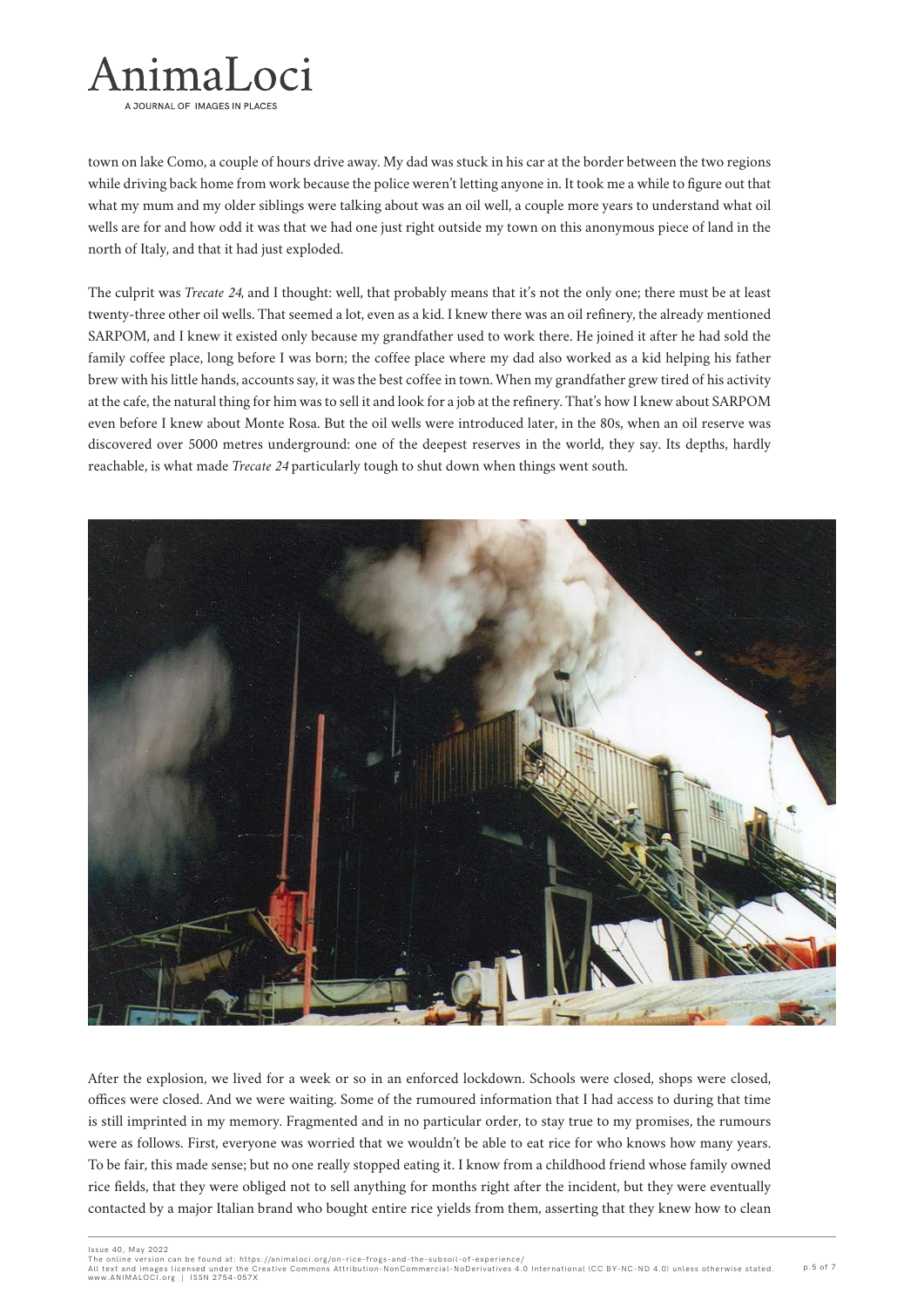

the rice before putting it on the market. Secondly, American engineers were immediately flown to Trecate to try and stop the well shooting oil out of the ground. This sounded special: America was acknowledging Trecate's existence and we were all thrilled about the news. Thirdly, the fact that it was raining at the time of the event was a good thing, so the oil didn't remain in the atmosphere. I'm not sure about the science behind this, but there're people who still report it as of today. And lastly, but most importantly, after two full days of oil dispersion on people, houses and fields, the news came that the Holy Mary finally intervened and made it stop.

My grandmother on my mother's side, an amateur painter, promptly painted a picture of the Holy Mary levitating above the parish church and donated it to the community. I'm pretty sure it's still being exhibited somewhere. I have a clear memory of spotting it in the pastor's office when I was an altar boy. There was no doubt in my family that it was solely because of this divine intervention that *Trecate 24* had stopped pouring oil onto the town. Years later, though, it didn't occur to anyone that the Holy Mary completely overlooked the long term effects of such an ecological disaster that altered the chemical composition of the subsoil, polluted the aquifers, compromised the biological equilibrium of the ecosystem and over the years has caused harm to the health of the locals, in ways that won't be possible to fully measure, nor even grasp.

It is a catastrophe that has accompanied the town since. Ten years later, in 2003, I was nineteen years old and working as a waiter in a local restaurant. At the end of a shift another waiter, slightly older than me, who happened to be enrolled in a masters' degree in Environmental Engineering in Milan, told me about his internship at a local laboratory. He had the chance to participate in studies of the subsoil conditions, years after the explosion. Working on soil coring projects, the engineers were surprised and saddened to find that just a couple of metres under the surface there were still traces of crude oil. It is indeed heartbreaking that this incredible amount of oil, precisely in the range of 15,000 m3, dispersed all over the territory and its fields, not only didn't vanish with the closing of *Trecate 24* but it was still so damn near the surface.

The consequences of this environmental disaster to some extent will remain a mystery for the residents, almost like a religious or perhaps mythological event that required its *deus ex machina* to be interrupted, whether that was the Holy Mary or the engineers from America. In the future, it will become increasingly hard to get answers, especially since all extraction activities were shut down in 2016 due to exhaustion of the oil reserve, plus those responsible for the disaster have probably already retired. Case closed. I don't personally believe in the divine nor in magic, but I do believe in allegories, which is the lens I use sometimes to retrace and order my memories. And I can't help but see an allegory, or even two, universal in scope, in this contingent event.

In the winter of 1994, a massive amount of crude oil emerged powerfully from the ground and covered my hometown with a dark veneer for days. It did so only to then penetrate back into the land, in a process that lasted for years and decades, slowly reaching the subsoil, finally infiltrating the aquifers. Almost as if to make a point, to maybe teach us something, the oil seemed to reclaim its true place: the underground, its very own hometown. Which, come to think of it, is probably not that different from what I'm now attempting by letting these memories emerge. Memories that for one reason or another are never easy to face, whether because they have personal implications long overlooked or even because they too have their own level of toxicity that can spread in an uncontrollable way. But just as for the oil at that time, for memories too the urgency to be acknowledged may arise. And when that happens, they would find their own way to spill chaotically onto our present self, if only for a moment, before returning to their own underground: that random collection of events, stashed in the subsoil of experience, that out of habit, or convenience, we are used to referring to as *the past.*

Issue 40, May 2022

The online version can be found at: https://animaloci.org/on-rice-frogs-and-the-subsoil-of-experience/<br>All text and images licensed under the Creative Commons Attribution-NonCommercial-NoDerivatives 4.0 International (CC B p.6 of 7